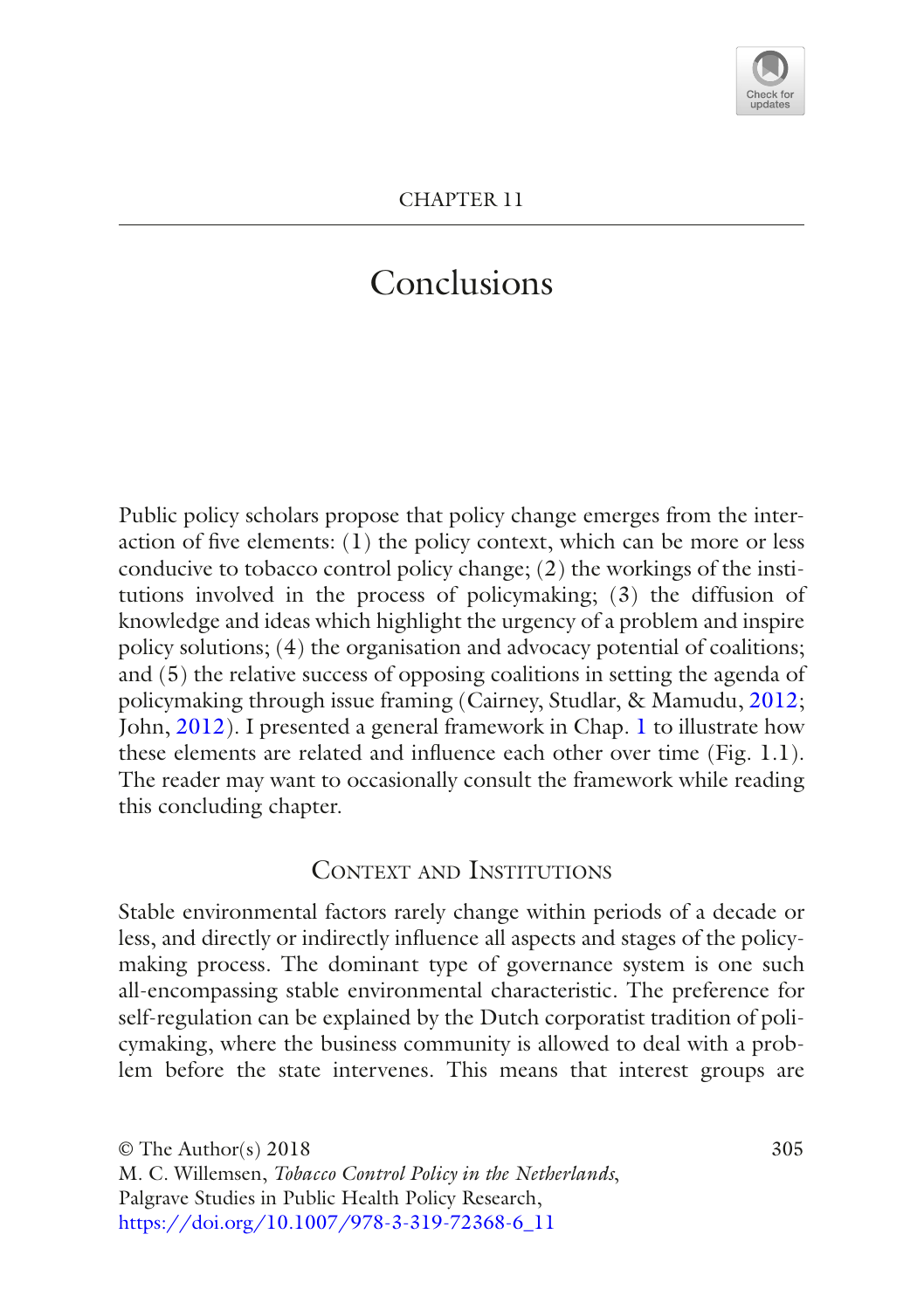integrated into the policymaking process itself and need to rely less on outside pressure strategies. Most often, negotiations with the industry over self-regulation pre-empt formal regulation by the state. Dutch policymakers are content with this arrangement because they want to avoid polarisation and conflicts between groups by trying the least controversial option first. As a consequence, most of the time tobacco control has advanced in small incremental steps, to prevent clashes with tobacco interest groups defending the status quo and at the same time trying to pacify groups that want to advance tobacco control. This preference for seeking compromise (*polderen*) explains why it has been difficult in the Netherlands to move from an entrenched system of corporatism, with tobacco companies close to policymakers, to a system that no longer allows tobacco industry representatives to be consulted.

Although corporatism is considered a relatively stable characteristic, over a long period of time its importance in the Netherlands is believed to decline. With the increasing fragmentation of parliament, cabinets can no longer rely on comfortable majorities, and the influence of opposition parties in parliament has grown. This is seen in other corporatist countries in Europe as well (Christiansen et al., [2010;](#page-11-1) Kurzer & Cooper, [2016;](#page-12-1) Rommetvedt, Thesen, Christiansen, & Nørgaard, [2012\)](#page-12-2). In the Netherlands there is increased lobbying at the expense of corporatism, evidenced by more frequent, more intense contact between interest groups and parliamentarians, a greater use of the legislative arena, and a reduced role for institutionalised "old school" corporatist policymaking practices where civil servants act as policy brokers between competing coalitions. The judicial venue (taking the industry or the government to court) is increasingly used to enforce breakthroughs when policymaking is slow. The pressure on the government (including the use of legal action) to adhere to Article 5.3 of the Framework Convention on Tobacco Control in the Netherlands fits in perfectly with these developments. Political parties have become more central to policy change and the influence of public opinion and media advocacy has grown. Tobacco control policymaking has moved from closed meetings and the internal workings of governmental bureaucracy to parliament and the wider society, benefiting tobacco control groups.

A second important stable environmental factor is cultural values, which permeated tobacco control policymaking in many ways. Christian and liberal principles that have had a profound mark on Dutch tobacco control policymaking are rooted in the unique combination of individualistic and "feminine" (egalitarian) values. There is less societal,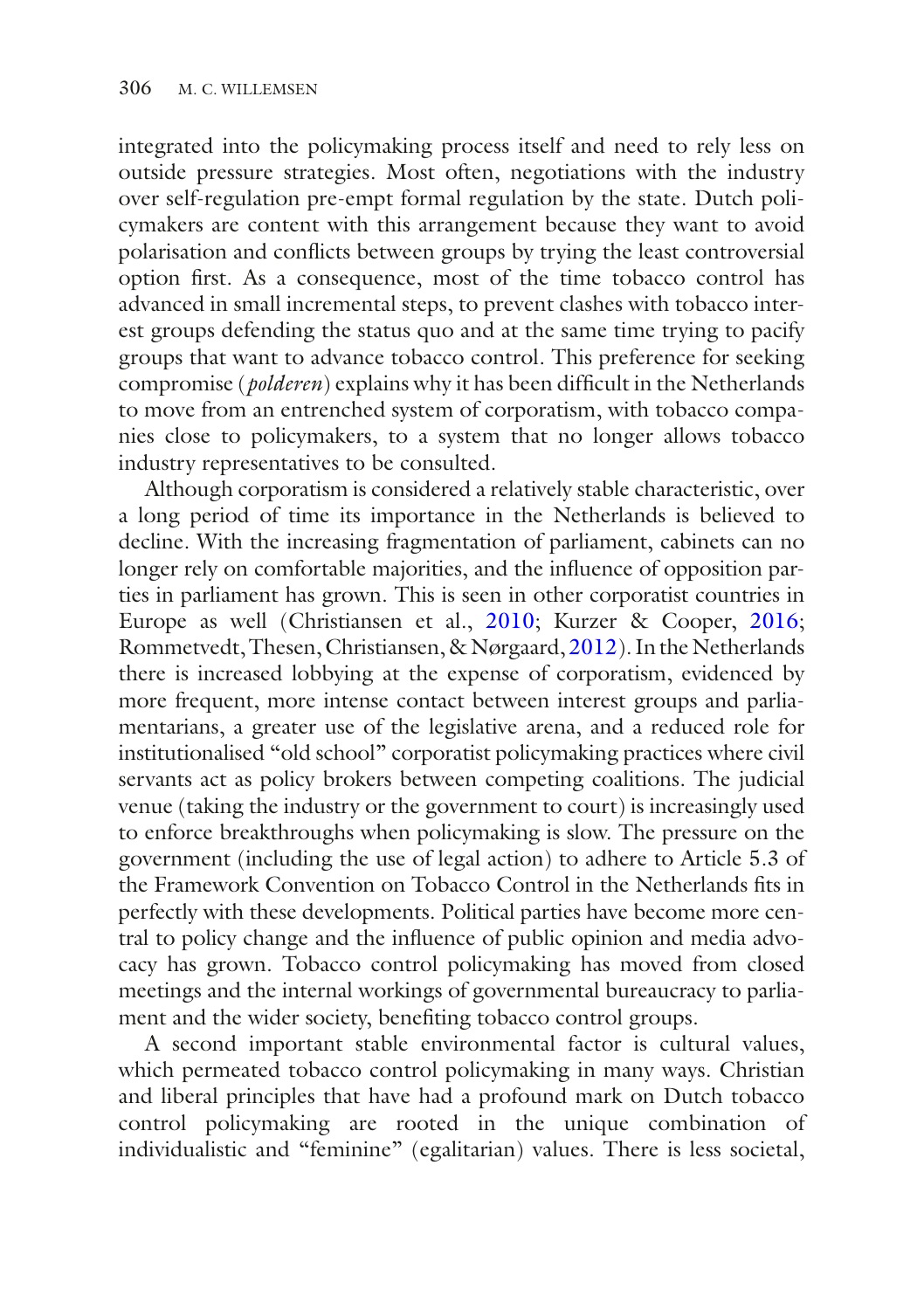and hence less political support, for measures with paternalistic overtones or that are considered particularly harsh for smokers. Such values explained why Dutch governments were reluctant to initiate hard-hitting risk awareness campaigns.

Various important relatively dynamic context factors have also been identified. The Advocacy Coalition Framework (ACF) defines major policy change as an alternation in "policy core beliefs", provoked by external events (Sabatier & Weible, [2007](#page-12-3); Weible, Sabatier, & McQueen, [2009](#page-12-4)). The most important external event is a change of government, when opportunities for policy change arise (advocates may get tobacco control into a coalition agreement) and any change of ideology may be more advantageous to one interest group than another—it may favour tobacco control, or favour a laissez-faire approach. The Dutch case presented three examples of major policy change following a regime change. The first was when the Purple cabinet came to power. For the first time in history, Christian Democrats were no longer part of the ruling coalition. This shattered the tobacco industry coalition's decade-long grip on tobacco control policymaking. The new government appointed a health minister (Els Borst) dedicated to a strong tobacco control agenda and achieved a major focal shift by removing tobacco control from the supervision of the Ministry of Economic Affairs and handing it over to the Ministry of Health. Economic considerations were superseded by a public health frame of reference. A second window opened in 2007 when the tobacco control coalition succeeded in getting the idea of a smoking ban in pubs into the coalition agreement. However, when Minister of Health Ab Klink attempted to implement this, the health coalition failed to use media advocacy in a way that would consolidate the ban and prevent the industry from hijacking the issue. A few years later in 2010 a window of opportunity opened for the tobacco industry to frustrate tobacco control, when Edith Schippers of the *Volkspartij voor Vrijheid en Democratie* (People's Party for Freedom and Democracy) (VVD) was appointed minister of health in 2010. She had opposed most tobacco control proposals as a VVD parliamentarian. This led to chaos and a weakening of the tobacco control coalition, and gave the tobacco industry's policy agenda a temporary advantage.

The Dutch example testifies to the fundamentally ideological nature of decision-making concerning smoking, which is regarded as a difficult, politically contested subject matter, and illustrates how outcomes very much depend on the prevailing ideology of politicians and policymakers.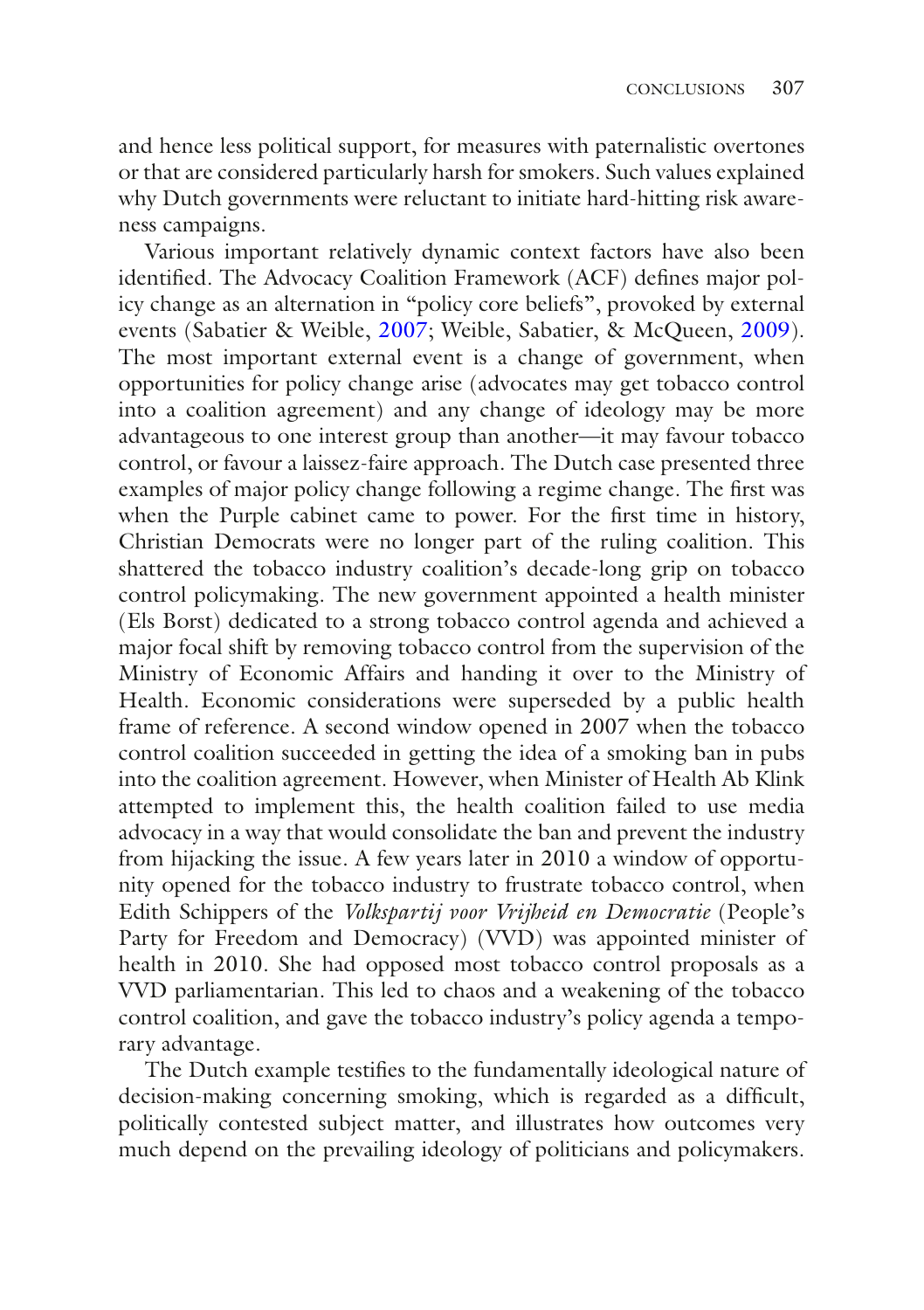Dutch policymakers always had to find compromises between economy, public health, and ideology. Dutch governments have almost always been centre-right oriented with a majority backing in parliament. Politicians and policymakers were preoccupied with promoting a strong economy, alongside a trust in the power of the free market. This made it difficult to advance a tobacco control agenda. Even when ministers had personal motives to combat smoking, as did liberal–conservative Minister Hoogervorst (2003–2007), a non-smoker who was inspired by the fight against smoking when he went to university in the United States, they were unable to accomplish much without support from parliament.

Policy was for the main part determined by what is written in coalition agreements, which are the basis for state governance. Tobacco control was mentioned only three times in the coalition agreements of the 15 cabinets since 1972, and on only two occasions was it a positive statement for tobacco control. The importance of getting the topic in a coalition agreement was paramount: one resulted in the important 2002 Tobacco Act and the other led to a smoking ban in bars and restaurants. That tobacco control had not been included in more coalition agreements might suggest that the tobacco control lobby has been weak, but it also reflects a political environment not open to legislative tobacco control, with few windows of opportunity for control advocates.

Other relatively dynamic factors that followed from the ideological preferences of governments and have come to define the Dutch policy context are retreating government and the accompanying process of decentralisation and the sharing of responsibility with lower levels of governance and civil society. These processes have inhibited state-led tobacco control ambitions and leadership. Subsequent cabinets increasingly shared responsibility for disease prevention with local governments, the private sector, and civil society—and when health promotion was decentralised, it no longer was only a national priority. These ideological trends went against the need for a strong and well-coordinated strategy from the state to combat national smoking rates, as was emphasised by the FCTC. The process of handing over the responsibility for tobacco control to nongovernmental organisations has already reached a point where central oversight over tobacco control has become scant and increasingly complex.

Much of tobacco control has become a Brussels affair. European Union (EU) governance became increasingly important, since EU directives cannot be ignored by the government. Tobacco industry lobbying has also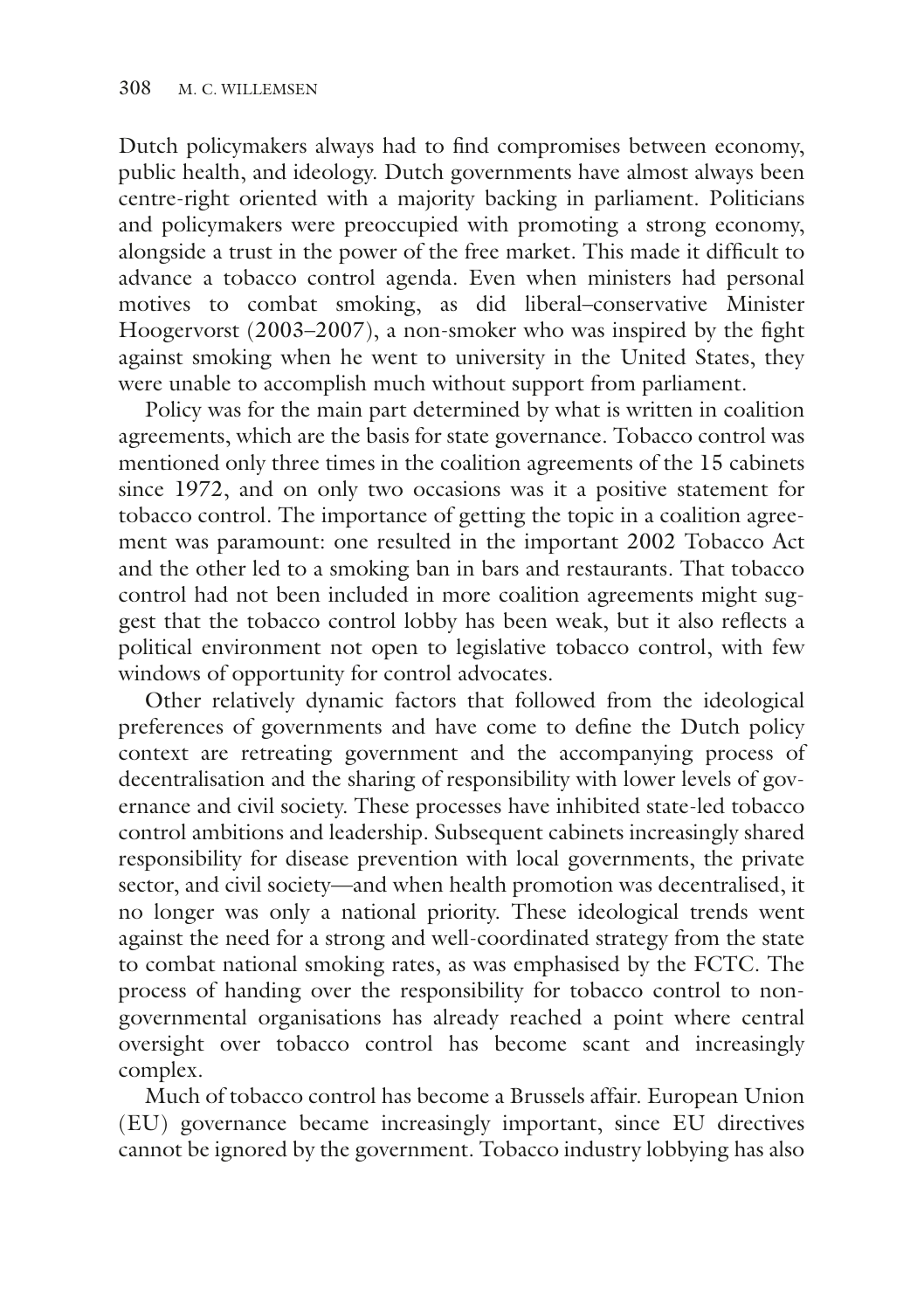focused more and more on the EU level: much of the national industry lobby is directly or indirectly aimed at influencing EU policymaking. In contrast with EU tobacco control initiatives, the FCTC treaty is more easily ignored by the government, and as the Dutch example demonstrates, signing the treaty does not mean much unless there is a policy environment conducive to its implementation. Although FCTC requirements are legally binding, in practice they were more or less ignored since there are no sanctions for non-compliance and much room for discussion about implementation, despite detailed WHO guidelines. While the FCTC was ratified in 2005 by the Dutch government, it took another five years before representatives from the tobacco control network began to give it the attention it deserved (Heijndijk & Willemsen, [2015](#page-11-2); Rennen & Willemsen, [2012](#page-12-5); STIVORO, [2010\)](#page-12-6), indicating that proper implementation of FCTC in the spirit of WHO intentions must be enforced by civil society. Clean Air Netherlands (CAN) took the government to court over the proper interpretation of FCTC's Article 8.2 (about smoke-free bars), and the Youth Smoking Prevention Foundation prompted the government to a better and more extensive implementation of Article 5.3 of the FCTC, making it more difficult for tobacco industry representatives to contact Dutch government officials.

#### Diffusion of Knowledge and Ideas

The final acceptance of the health risks of active and passive smoking as scientific fact occurred later in the Netherlands than in leading tobacco control countries such as the United States and the United Kingdom. The Health Council was over-cautious and slow in acknowledging and warning against the public health risks. The government did not publicise the scientific evidence with clear statements about the damage of smoking, and failed to produce authoritative reviews of the literature on the health risks of smoking like the UK and US reports. In addition, there were few leading scientists who publicly spoke out against tobacco and the medical community remained reticent and did not involve itself in the fight against tobacco. Perhaps even more important was the fact that the authorities hid behind the health charities and the *Stichting Volksgezondheid en Roken* (Dutch Smoking or Health Foundation) (STIVORO) to communicate with the public about health risks, giving the false impression that the matter was not to be taken too seriously, and giving the industry leeway to cast doubt on links between smoking and health, whittling away at any political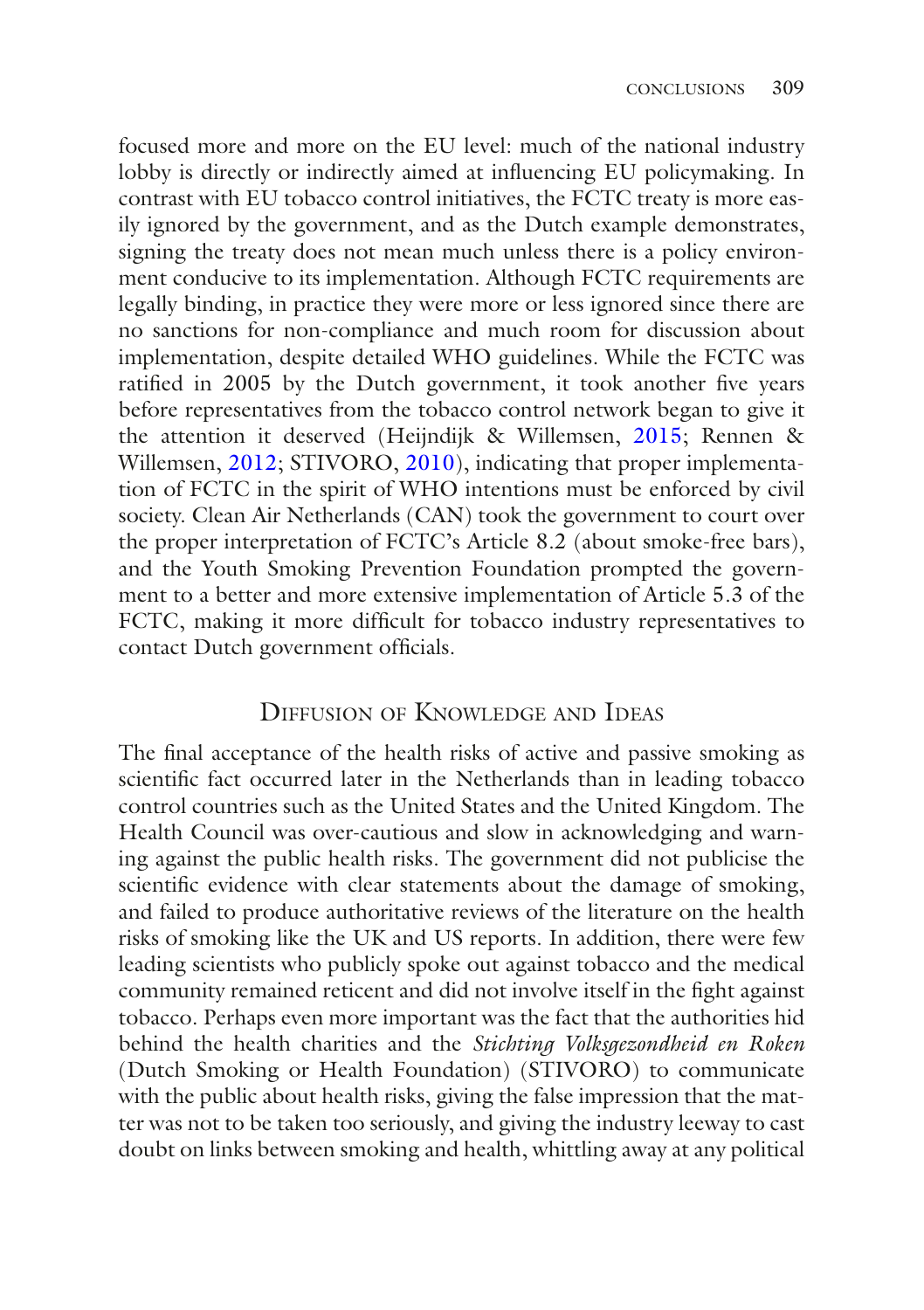support for tobacco control. STIVORO was not permitted to communicate in a confrontational and clear-cut manner about the health risks of smoking, in line with Dutch "feminine" (egalitarian) cultural values mentioned before. All of these factors might have contributed to the slower start to regulate tobacco, compared to many other countries, until the mid-1990s.

Dutch government officials had an adequate understanding of evidencebased tobacco control policy measures. The government was already familiar with most options in the 1970s, and the evidence concerning effectiveness has accumulated since then. Dutch civil servants were generally well informed through their contacts with the national and international tobacco control epistemic community, and had organisations such as the *Rijksinstituut voor Volksgezondheid en Milieu* (National Institute for Public Health and the Environment) (RIVM) and STIVORO at its disposal to quickly provide up-to-date information about aspects of tobacco control. The government looked at what the effective measures were, but chose which to implement mainly on ideological grounds. Most Dutch health ministers lacked a public health or medical background, which may have further contributed to the inclination to give more weight to ideological and political considerations such as reducing the role of government through deregulation and decentralisation.

Governments need basic national tobacco control capacity to be able to develop and deliver a comprehensive tobacco control programme in accordance with the FCTC. Such capacity rests on three pillars: a good infrastructure, access to empirical evidence and expertise, and leadership (Wipfli et al., [2004](#page-12-7)). The Dutch government has abundant access to evidence, and the necessary infrastructure to build tobacco control interventions is generally well developed. The weak pillar is undoubtedly leadership and coordination by the government. The government left it to charities and STIVORO to communicate about health risks, but these organisations were not in the same strong position to put the issue firmly and authoritatively on the societal, let alone the political, agenda. Remarkably, given the relatively high contribution of smoking to the national burden of disease, there has never been a distinctly identifiable tobacco control unit at the Ministry of Health—it has always been part of a larger department that deals with lifestyle and addiction. Before 2000 the unit was understaffed and not sufficiently equipped to negotiate with the tobacco industry, leading to delays in the drafting of regulations. Changing jobs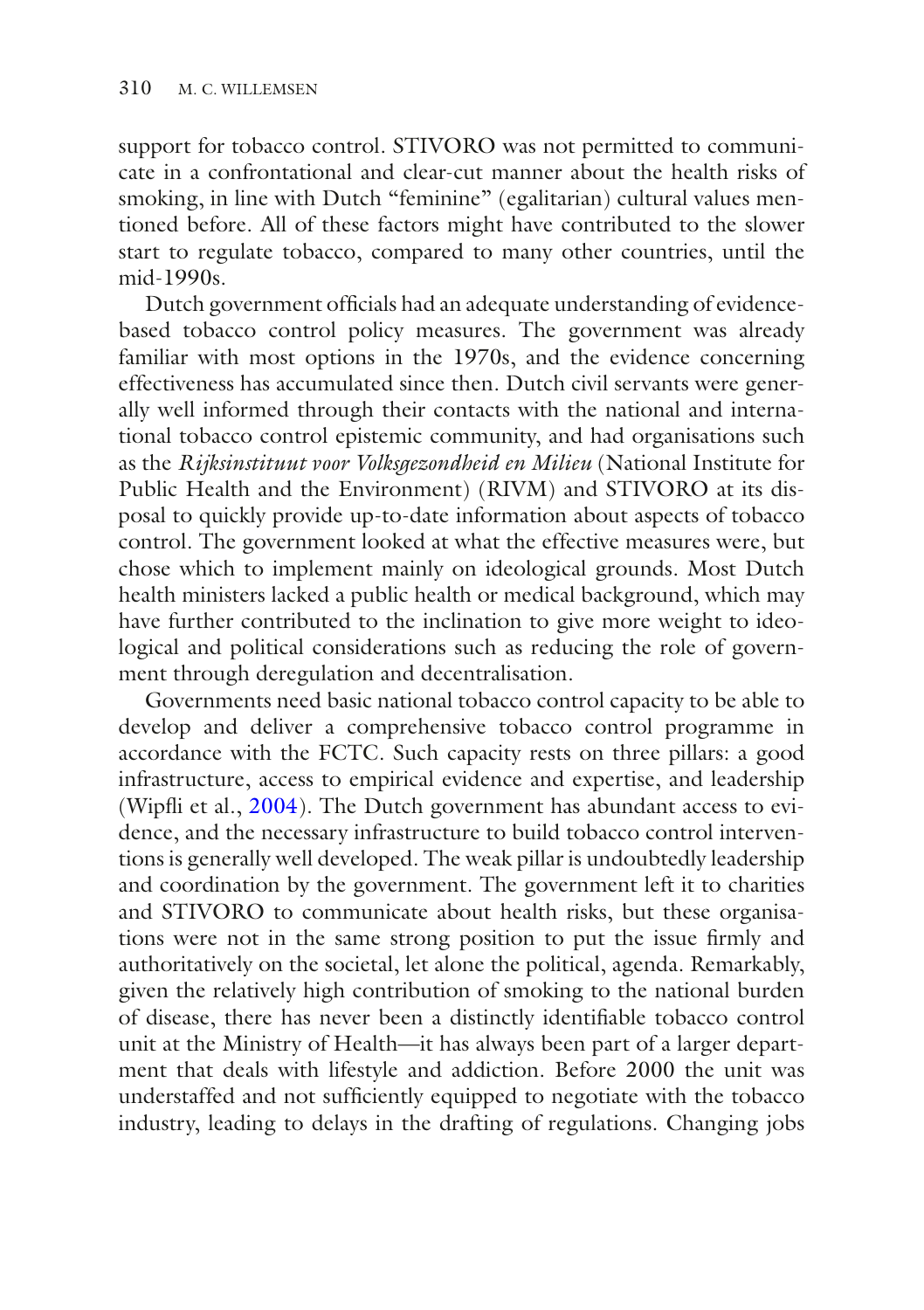within the government's bureaucracy further hampered a continuous development of a coherent tobacco control policy, while industry lobbyists remained at their post for decades.

### PROBLEM IDENTIFICATION

Most of the time Dutch politicians and policymakers regarded smoking as a chronic condition that did not involve a crisis or present itself as a pressing concern. Each new government recognised that it remained a serious public health problem, evidenced by Public Health Status and Foresight (VTV) reports which it could not ignore, but the lack of a feeling of urgency made it less likely that a government put it high on the agenda. This caused difficulties for tobacco control coalitions, who had to flog a dead horse, while the industry exploited direct contacts with government and politicians to obstruct any inclination for tobacco control progress.

The interest of policymakers in tobacco control was weakened by several factors. First, the impact of governmental interference with smoking takes many years to appear in national statistics, so it gains policymakers no political credit. Second, smoking kills quietly, so that the direct consequences are not always visible to everyone. Third, smoking is increasingly marginalised in the public domain, reducing the chance that politicians and policymakers will personally experience problems with tobacco smoke and feel a need to take action. Fourth, the VTV reports after 2002 characterised trends in adults and youth in a less alarming manner than before, although smoking rates were still regarded as too high. In the national prevention policy documents tobacco control had to compete with other issues such as alcohol, depression, obesity, and diabetes, and since 2007 the government did not want to commit to a quantifiable target, further reducing the feeling of urgency about tighter tobacco control. This is despite the fact that the number of people in the Netherlands who are chronically ill or die prematurely because of smoking remains high, and tobacco continues to be the largest cause of preventable death in the Netherlands (RIVM, [2017](#page-12-8)). These factors combined to lead politicians to believe that there is no great urgency, either politically or medically, to deal with smoking and undermined the tobacco control coalition's abilities to convincingly frame smoking as an important health problem.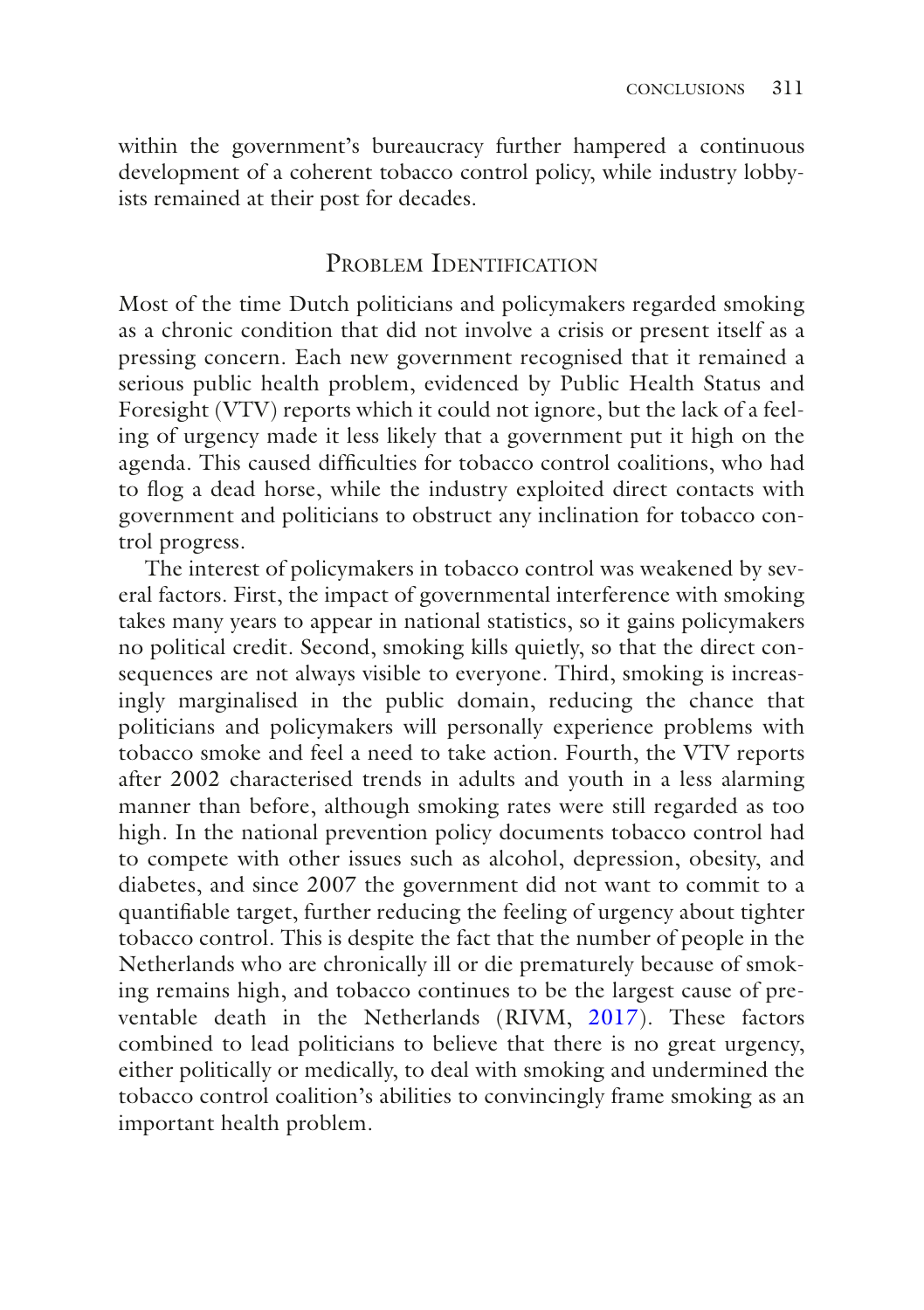#### Coalitions, Issue Expansion, and Framing

The Dutch tobacco control subsystem brought forward two separate coalitions: one of the three health charities (cancer, heart, lung) (coordinated first by STIVORO, more recently by the *Alliantie Nederland Rookvrij* (Dutch Alliance for a Smokefree Society; ANR)), and one led by the tobacco manufacturers. In later years a third tobacco control coalition emerged, instigated by two lung physicians Wanda de Kanter and Pauline Dekker (the *Stichting Rookpreventie Jeugd* or Youth Smoking Prevention Foundation: SRJ), with somewhat different core values and preferred strategies than those of the main tobacco control coalition. The main difference is that the SRJ coalition remained an outsider group, whereas STIVORO and ANR are insider groups. Insider groups are not part of the formal governmental bureaucracy but are nevertheless regarded as legitimate stakeholders, are consulted regularly by the government, and are expected to play by the "rules of the game" (Buse, Mays, & Walt, [2012,](#page-11-3) pp. 114–115). Insider groups are generally considered to be more effective than outsider groups in corporatist political environments.

What constitutes a successful coalition? Scholars have identified several important characteristics. Shiffman et al. [\(2015](#page-12-9)) list distinguished leadership, governance, composition, and framing strategies: a network is more effective when it has capable, well-connected and widely respected leaders, when there is a governing structure in place that is able to organise collective action, can resolve disputes, and links a diversity of actors. Such diversity, which facilitates access to scientific knowledge, also increases the likelihood that solutions to problems will be found. Finally, the network is more likely to be effective if its members know how they can frame an issue in such a way that it resonates well with society and politicians. These factors are congruent with the strategies of ACF theory, which identifies similar necessary conditions for success: having the right allies, having shared resources, and being able to develop a common lobby and advocacy strategy (Sabatier & Weible, [2007\)](#page-12-3).

"Public policy and management scholars have long recognized the importance of effective leaders in agenda setting and organizational effectiveness, as well as their rarity" (Shiffman et al., [2015\)](#page-12-9) and for most of the time, the Netherlands has had no such clearly identifiable effective tobacco control leaders, which have a claim to being heard, are well connected with coalition building, have great rhetorical skills, and are able "to articulate vision amidst complexity" (Shiffman et al., [2015\)](#page-12-9). Leaders must be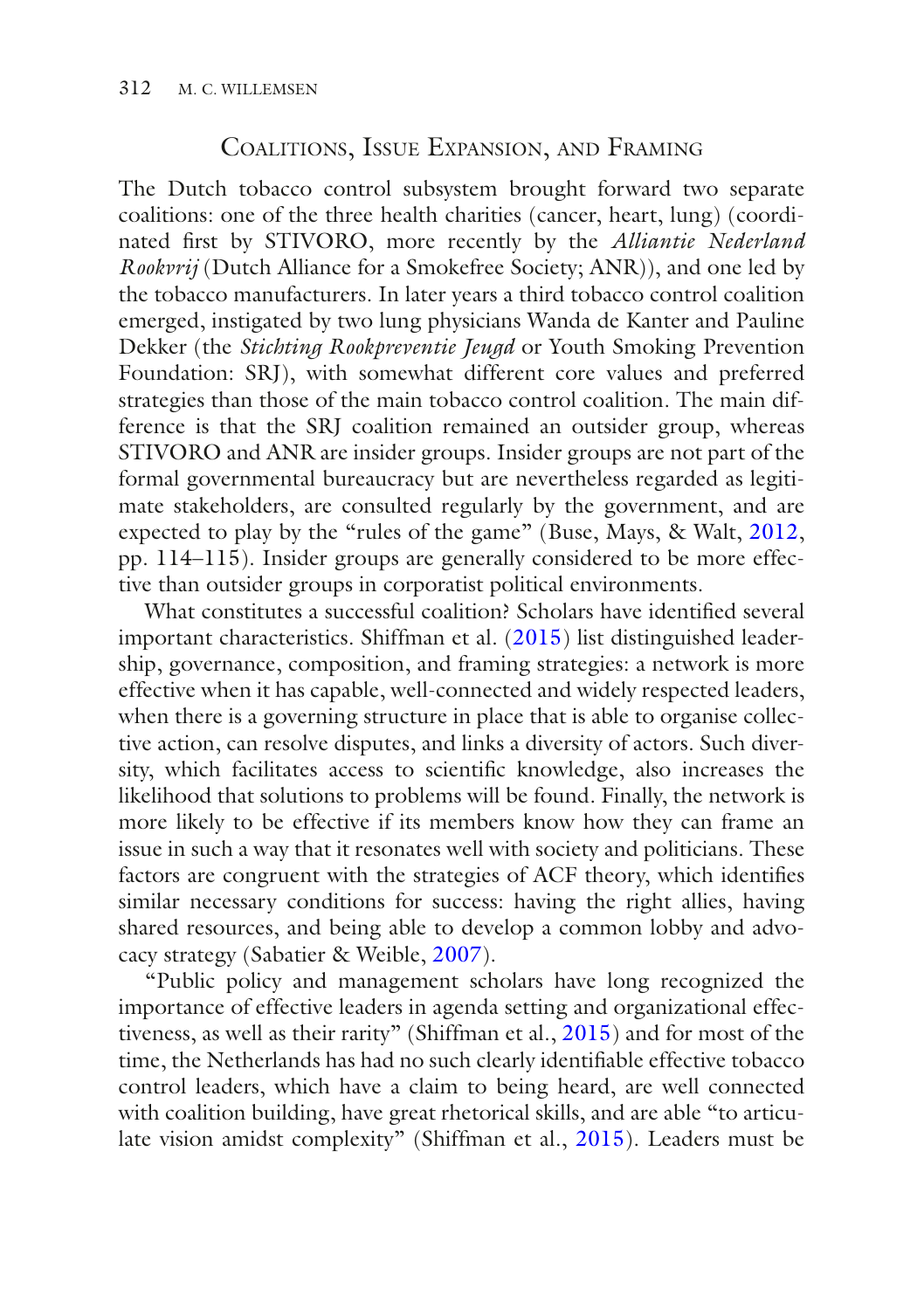able to operate effectively within the particular Dutch policy environment, with its corporatist features and emphasises on compromise seeking. The relatively effective leaders were those who organised and lobbied behind the scenes, such as STIVORO's director Boudewijn de Blij.

With respect to governance structure: the decision in 1974 to locate tobacco control in the one organisation, STIVORO, controlled by three charities and the government, thwarted the emergence of a broad nationwide tobacco control coalition. STIVORO was a semi-governmental organisation responsible for executing the lion's share of the government's tobacco policy. In its 40 years of existence, it tried to balance the competing interests of its three "mothers" and the government. While the government and parliament regarded health education as its sole task, the charities expected STIVORO to lobby against the tobacco industry, but also in parliament and against the government, for better tobacco control policy. Only STIVORO's directors were responsible for lobbying and advocacy, which they had to combine with many other demanding tasks. This made the tobacco control coalition vulnerable. Only since 2006 has lobbying been carried out with support from a professional bureau, while the tobacco manufacturers have been employing professional dedicated lobbyists since the 1970s. I noted the few mentions of tobacco control in coalition agreements, which suggests that the tobacco control coalition might have been more successful if it had professionalised its lobbying sooner.

A tobacco control coalition is stronger if it incorporates scientists who are quickly able to deliver evidence that counters industry arguments, and who can convincingly speak with politicians and policymakers. In the Dutch culture of consensus seeking, experts, both scientists and doctors, were not as inclined to become involved with tobacco control advocacy in the same way as their counterparts in countries with more pluralistic traditions, where interest groups are experienced and may be more comfortable in challenging policymakers directly.

In Chap. [10](https://doi.org/10.1007/978-3-319-72368-6_10) I tried to capture how tobacco was framed by the two opposing coalitions, and how these frames resonated with those used by the government. The tobacco industry has been successful in framing tobacco control as an infringement on individual liberty and attracting libertarians to its arguments, from individuals fighting for the right to enjoy smoking to organisations that oppose government regulation. Dutch tobacco control advocates have been only moderately successful in setting the agenda, struggling to find the one frame that resonates with policymakers, politicians, and the various tobacco control organisations.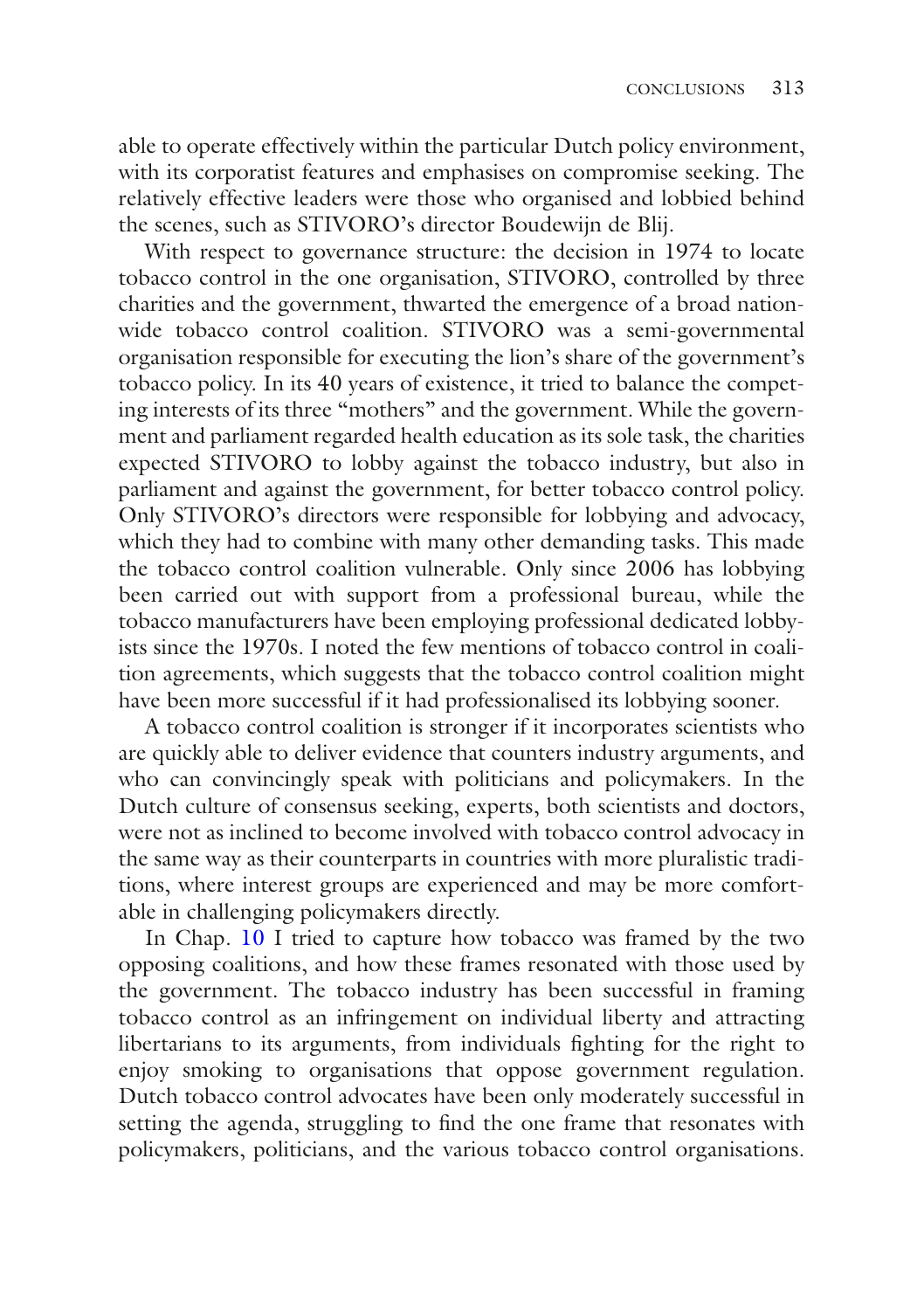Until the 1970s they used a medical frame, but replaced it with a broader public health frame in the 1980s that remained the dominant frame of reference for many years. In the 2000s smoking as an addiction was added to the repertoire of arguments once science had showed convincingly that nicotine is a highly addictive substance. This stimulated activism among tobacco victims and health professionals and neutralised the industry's frame of smoking as an individual lifestyle choice. It also contributed to finally getting the medical community on board. The public health frame that was effective in the 1990s, when smoking rates were high and the issue of passive smoking was still a noticeable problem for wide segments of society, has now lost most of its appeal. An attempt was made around 2010 to use the frame of an immoral and evil tobacco industry, but this resulted in confrontation and STIVORO lost its insider status with the government's bureaucracy. Most recently, around 2013, the tobacco control organisations reorganised and found a more successful frame in the image of the need to protect vulnerable children from exposure to tobacco smoke and from the seduction of tobacco products. This resulted in the appealing concept of a smoke-free generation, and made tobacco control a just and legitimate cause for a broad range of societal organisations. The preceding illustrates what is sometimes called "issue expansion," which is an important contributing factor for policy change (Baumgartner & Jones, [1993](#page-11-4)). A coalition can expand an issue by reframing so that groups in society, previously uninvolved, become champions of the cause.

## Further Study and Food for Thought

The aim of this book was to understand tobacco control policymaking from the point of view of the government, in the specific context of the Netherlands. However, while much has been uncovered and explained, new questions arose during the process of writing. The role of coalition building received sparse attention here, and it would be worthwhile to examine the characteristics of effective tobacco control coalitions, including the role of leadership, in more detail. A related issue is the role of the scientific and the medical community in tobacco control advocacy in the Netherlands. Other interesting lines of scientific inquiry relate to the success of issue framing by the two opposing coalitions (tobacco control and tobacco industry) over time, and the role of media advocacy in this. Another issue, alluded to in the book but not extensively explored, is the transition from a dominant corporatist policy system to a system with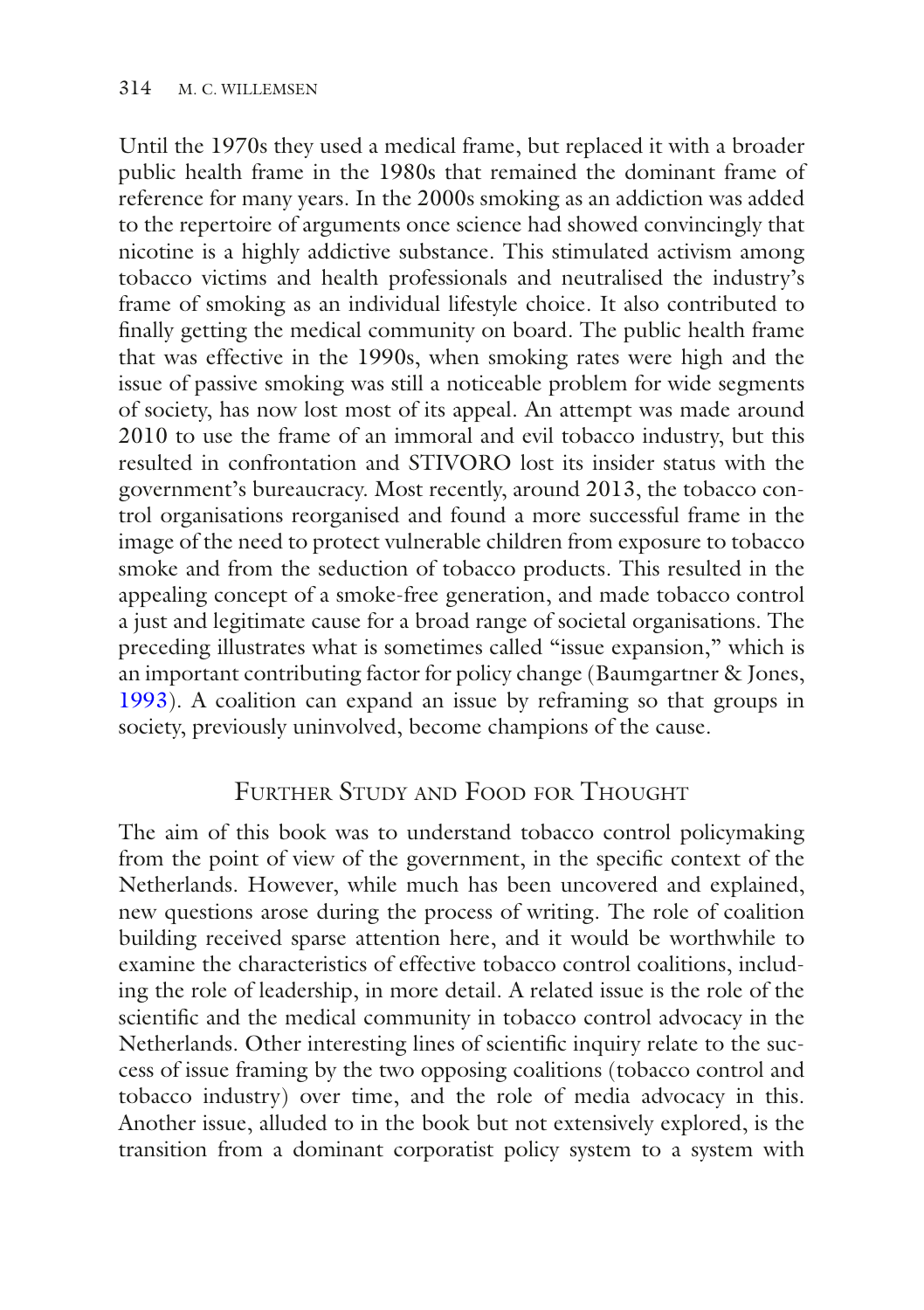more lobbyist characteristics, and how this influences the effectiveness of pro- and anti-tobacco coalitions. The role that national cultural values and ideology play in tobacco control policymaking is another under-explored area. A final intriguing question is whether the process of decentralising tobacco control responsibilities and the increased dispersion of tobacco control tasks among governmental and civil society contributes to controlling the tobacco epidemic or might be counterproductive.

# Closing Remarks

Despite worldwide convergence of tobacco control policies, accelerated by the ratification of the FCTC treaty by most nations, governments develop approaches to tobacco control in line with cultural values and ideological and political preferences. There is no one-size-fits-all approach. The main message in this book is that what works in any one country is contingent on its specific policy environment and the specific cultural values at its core. This book has recounted how the Dutch used various universal tobacco control building blocks to create a unique blend of tobacco control measures. Especially in the beginning of the 2000s, tobacco control was well financed and comprehensive, revolving around yearly smoking cessation mass media campaigns in combination with evidence-based youth prevention programmes, supported by a broad range of smoking cessation counselling options from which smokers could choose. It combined education with a soft, non-patronising and non-confrontational advocacy approach. This was fairly effective, with smoking rates after 2002 in line with the downward trend of other Organisation for Economic Co-operation and Development (OECD) countries. The period between 2002 and 2013 were golden years for Dutch tobacco control, when STIVORO became an example for other countries in Europe. However, the model only worked as long as there was sufficient moral and financial support from the Ministry of Health and political support from parliament. With a retreating government, the model could no longer be sustained.

Another major lesson from the Dutch example is that the process of policy change in the Netherlands was subject to a policy environment not conducive to tobacco control, rooted in values of individual freedom and corporatist traditions where policymakers felt most comfortable when they involved all stakeholders in policymaking. Policymakers in the Netherlands do not march ahead of the troops. In such an environment,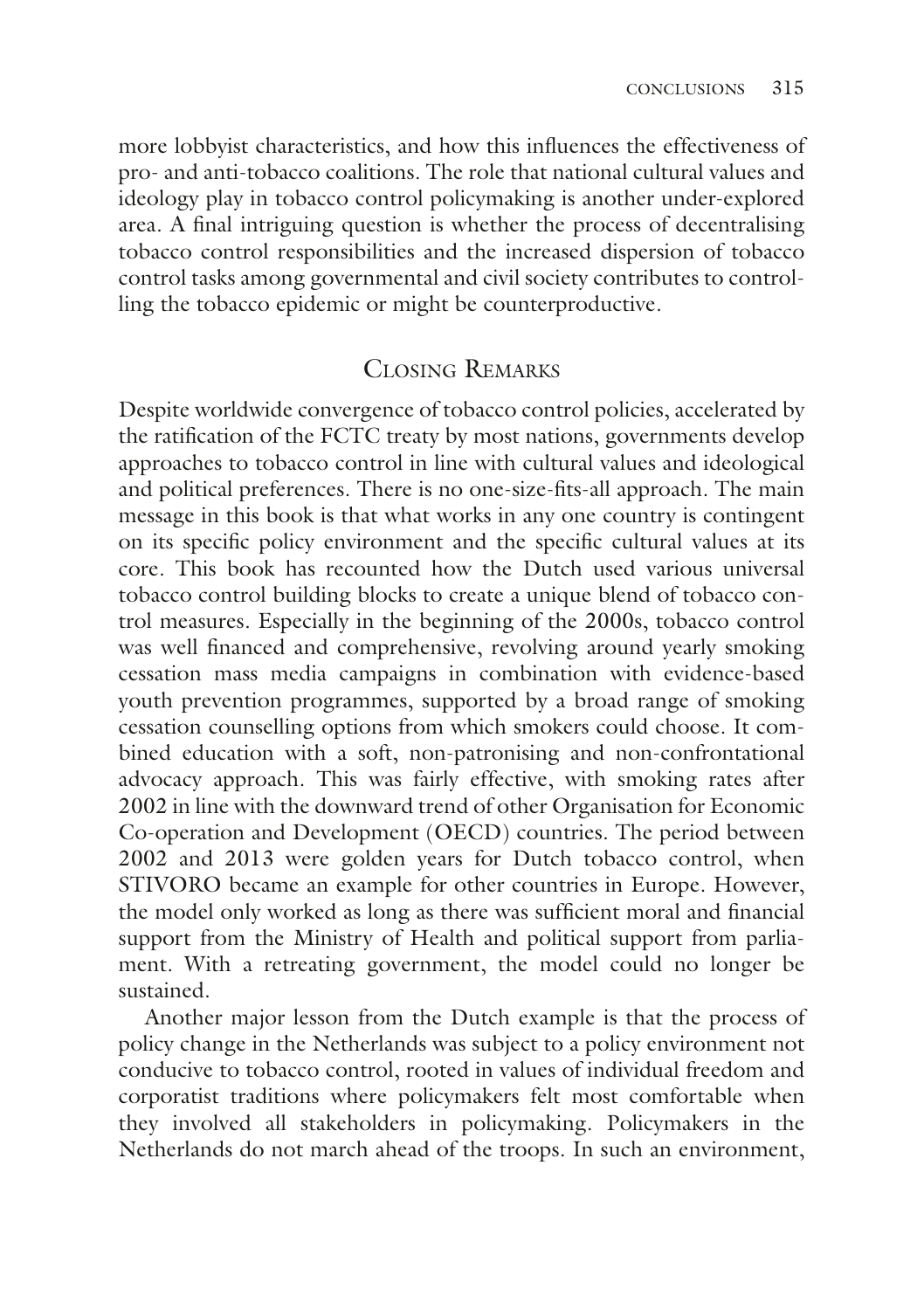securing sufficient, and broad, support in society for policy proposals is crucial for tobacco control advocates. The battle is ultimately fought in society, where hearts and minds must be won, and is no top-down affair controlled solely by the state. When civil organisations are able to show convincingly that society wants to be smoke-free, policymakers will follow.

Around 2013 the three charities aligned and professionalised their tobacco control advocacy capacity, forming a powerful and much broader tobacco control coalition than had existed before. A new issue frame was found in the protection of young people from tobacco, and this resonates better with politicians and society than the worn-out public health frame of death and disease. It ignited an unprecedented number of tobacco control activities at the local level, and civil organisations such as the major health charities have become increasingly important as catalysts for Dutch tobacco control, boosting both local and national efforts. However, the health ministry continues to face major challenges. Most importantly, a quarter of all adults still smoked at the time that this book was completed. The Netherlands still has many places where smoking is condoned, tobacco products are still on display in most shops, and tobacco taxation is rarely deployed as a control instrument. Ever since the adoption of the revised Tobacco Act in 2002 the government has not formulated inspiring prospects or new concrete ambitions. Time will tell whether civil society and the government will find new ways of collaboration which will bring the Dutch closer to a smoke-free Netherlands.

#### **REFERENCES**

- <span id="page-11-4"></span>Baumgartner, F., & Jones, B. D. (1993). *Agendas and instability in American politics*. Chicago, IL: University of Chicago Press.
- <span id="page-11-3"></span>Buse, K., Mays, N., & Walt, G. (2012). *Making health policy* (2nd ed.). Berkshire: Open University Press.
- <span id="page-11-0"></span>Cairney, P., Studlar, D. T., & Mamudu, H. M. (2012). *Global tobacco control: Power, policy, governance and transfer*. New York: Palgrave Macmillan.
- <span id="page-11-1"></span>Christiansen, P. M., Norgaard, A. S., Rommetvedt, H., Svensson, T., Thesen, G., & Oberg, P. (2010). Varieties of democracy: Interest groups and corporatist committees in Scandinavian policy making. *Voluntas, 21*(1), 22–40. [https://](https://doi.org/10.1007/s11266-009-9105-0) [doi.org/10.1007/s11266-009-9105-0](https://doi.org/10.1007/s11266-009-9105-0)
- <span id="page-11-2"></span>Heijndijk, S. M., & Willemsen, M. C. (2015). *Dutch tobacco control: Moving towards the right track?* FCTC Shadow Report 2014. Den Haag: Alliantie Nederland Rookvrij.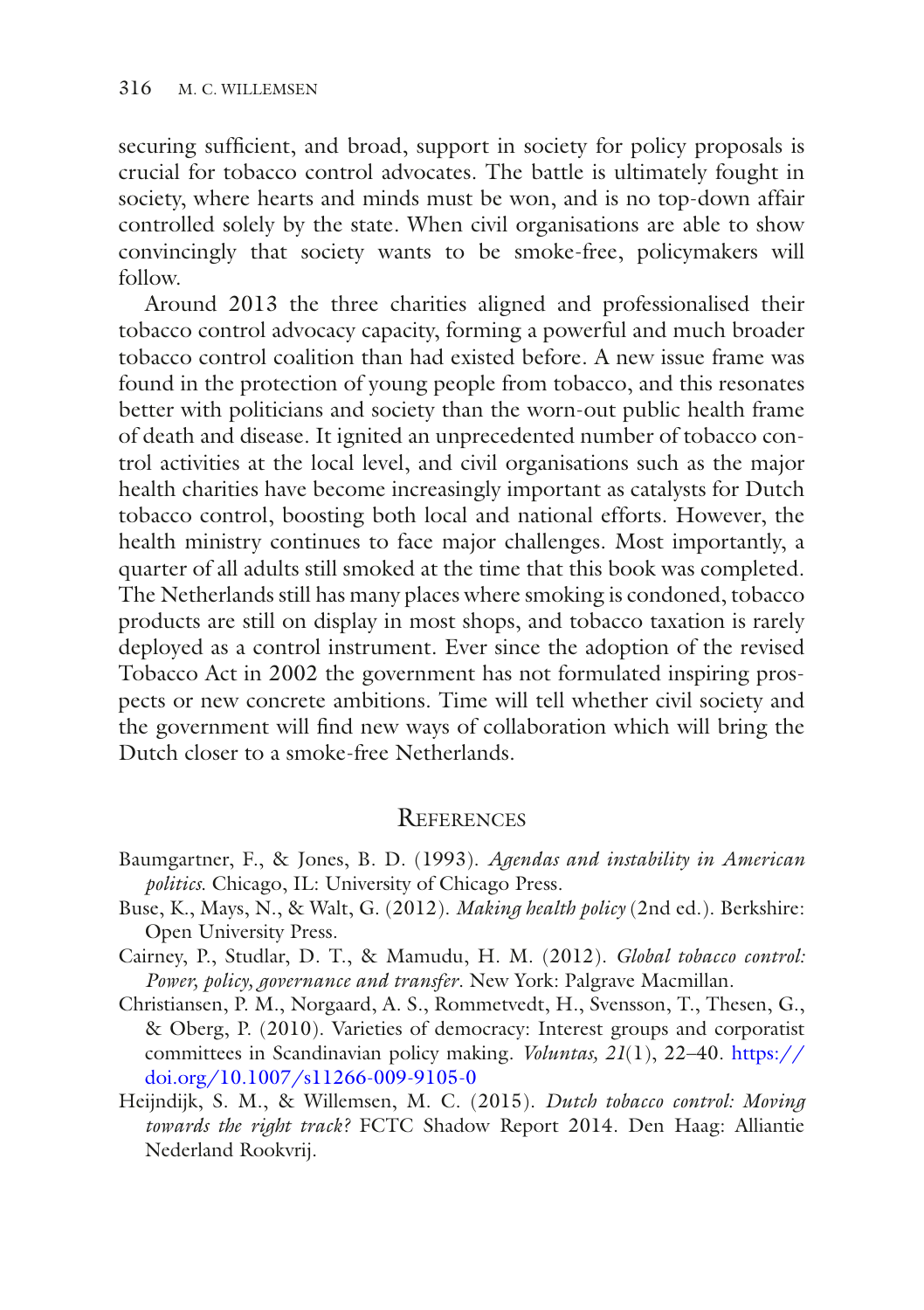<span id="page-12-0"></span>John, P. (2012). *Analyzing public policy* (2nd ed.). London: Routledge.

- <span id="page-12-1"></span>Kurzer, P., & Cooper, A. (2016). The dog that didn't bark: Explaining change in Germany's tobacco control policy at home and in the EU. *German Politics, 25*(4), 541–560. <https://doi.org/10.1080/09644008.2016.1196664>
- <span id="page-12-5"></span>Rennen, E., & Willemsen, M. C. (2012). *Dutch tobacco control: Out of control? FCTC shadow report 2011*. Amsterdam: KWF Kankerbestrijding.
- <span id="page-12-8"></span>RIVM. (2017). Sterfgevallen door ziekten als gevolg van roken, 2013. Retrieved April 28, 2017, from [https://www.volksgezondheidenzorg.info/onderwerp/](https://www.volksgezondheidenzorg.info/onderwerp/roken/cijfers-context/oorzaken-en-gevolgen#node-sterfte-en-verloren-levensjaren-door-roken) [roken/cijfers-context/oorzaken-en-gevolgen#node-sterfte-en-verloren-levensjaren](https://www.volksgezondheidenzorg.info/onderwerp/roken/cijfers-context/oorzaken-en-gevolgen#node-sterfte-en-verloren-levensjaren-door-roken)[door-roken](https://www.volksgezondheidenzorg.info/onderwerp/roken/cijfers-context/oorzaken-en-gevolgen#node-sterfte-en-verloren-levensjaren-door-roken)
- <span id="page-12-2"></span>Rommetvedt, H., Thesen, G., Christiansen, P. M., & Nørgaard, A. S. (2012). Coping with corporatism in decline and the revival of parliament: Interest group lobbyism in Denmark and Norway, 1980–2005. *Comparative Political Studies, 46*, 457–485.
- <span id="page-12-3"></span>Sabatier, P. A., & Weible, C. M. (2007). The advocacy coalition framework: Innovations and clarifications. In P. A. Sabatier (Ed.), *Theories of the policy process* (2nd ed.). Cambridge, MA: Westview Press.
- <span id="page-12-9"></span>Shiffman, J., Quissell, K., Schmitz, H., Pelletier, D., Smith, S., Berlan, D., … Walt, G. (2015). A framework on the emergence and effectiveness of global health networks. *Health Policy Plan, 31*, i3–i16. [https://doi.org/10.1093/heapol/](https://doi.org/10.1093/heapol/czu046) [czu046](https://doi.org/10.1093/heapol/czu046)
- <span id="page-12-6"></span>STIVORO. (2010). *Van onderop en van bovenaf: De toekomst van tabaksontmoediging in Nederland 2011–2020*. Den Haag: STIVORO.
- <span id="page-12-4"></span>Weible, C. M., Sabatier, P. A., & McQueen, K. (2009). Themes and variations: Taking stock of the advocacy coalition framework. *Policy Studies Journal, 37*(1), 121–140. <https://doi.org/10.1111/j.1541-0072.2008.00299.x>
- <span id="page-12-7"></span>Wipfli, H., Stillman, F., Tamplin, S., e Silva, L. d. C. V., Yach, D., & Samet, J. (2004). Achieving the Framework Convention on Tobacco Control's potential by investing in national capacity. *Tobacco Control, 13*, 433–437.